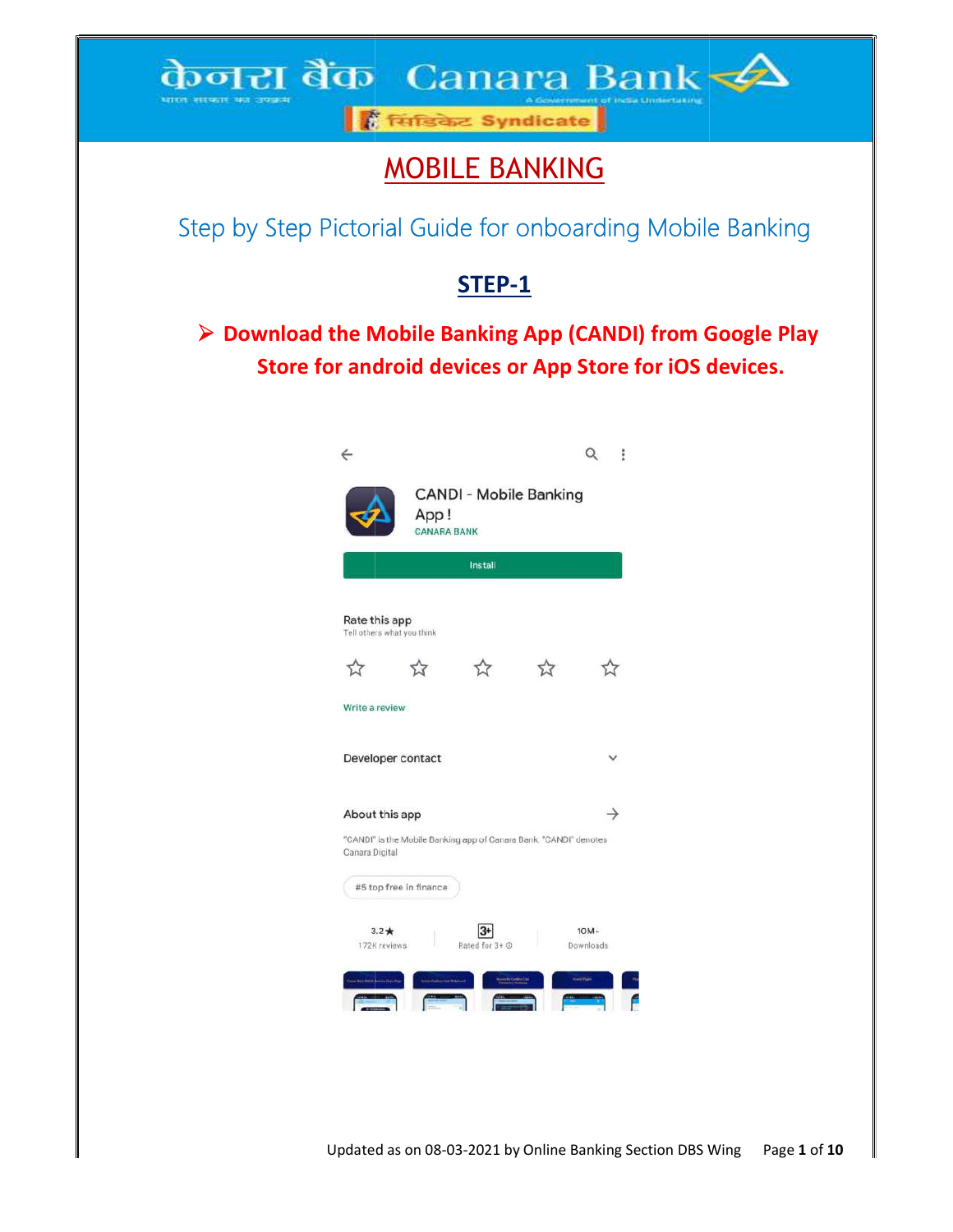$\triangleright$  Install the application and open it.  $\triangleright$  Give all the necessary permissions when required.

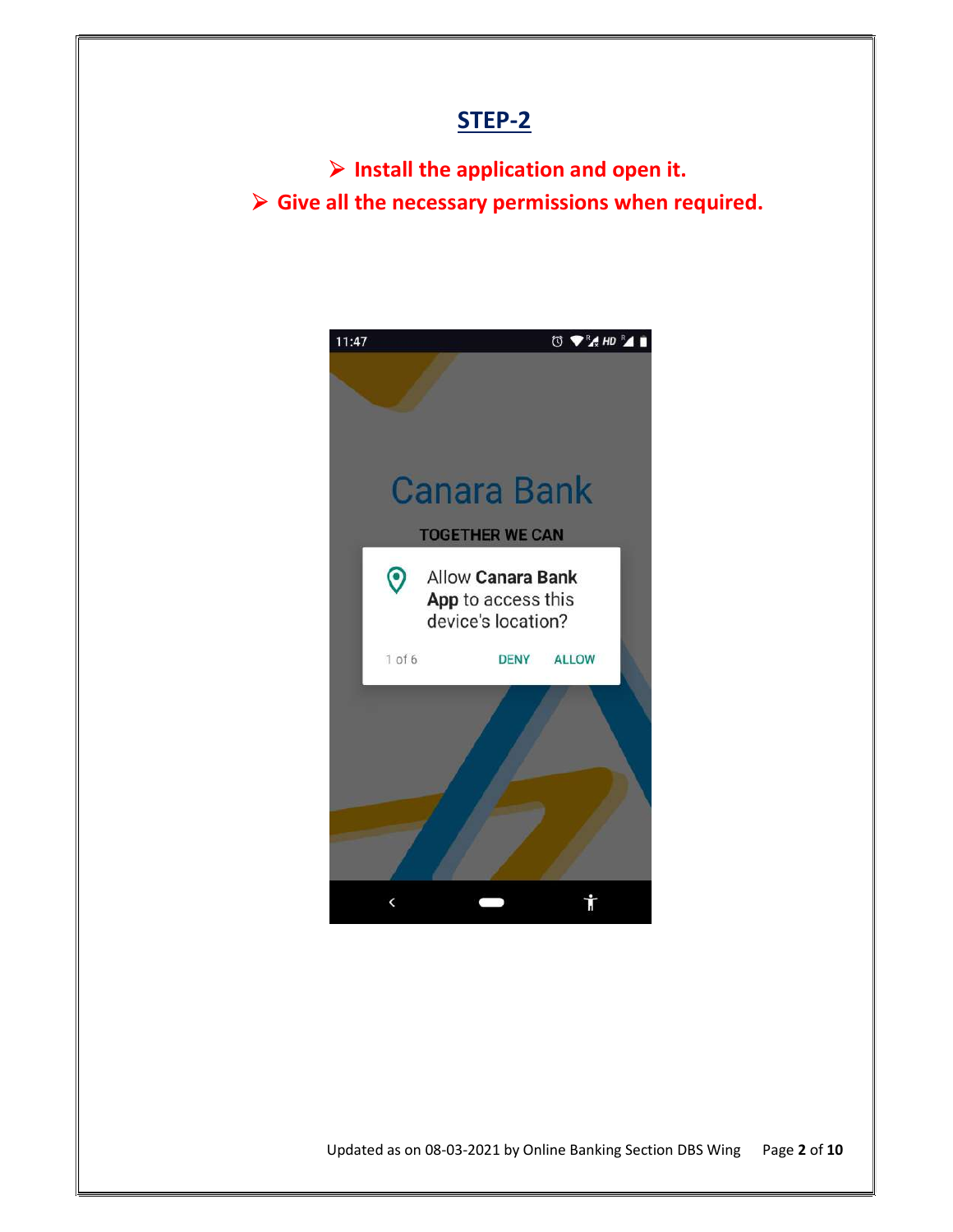User will be prompted to select SIM in the handsets. The user shall select the registered Mobile Number (in Bank) for sending an SMS.



 $\blacksquare$  Registered mobile number is one which is updated and linked with customer ID of Bank Account Number of the customer in CBS (FP:CIM09).  $\blacksquare$  Ensure that the registered mobile number has valid SMS pack.

Updated as on 08-03-2021 by Online Banking Section DBS Wing Page 3 of 10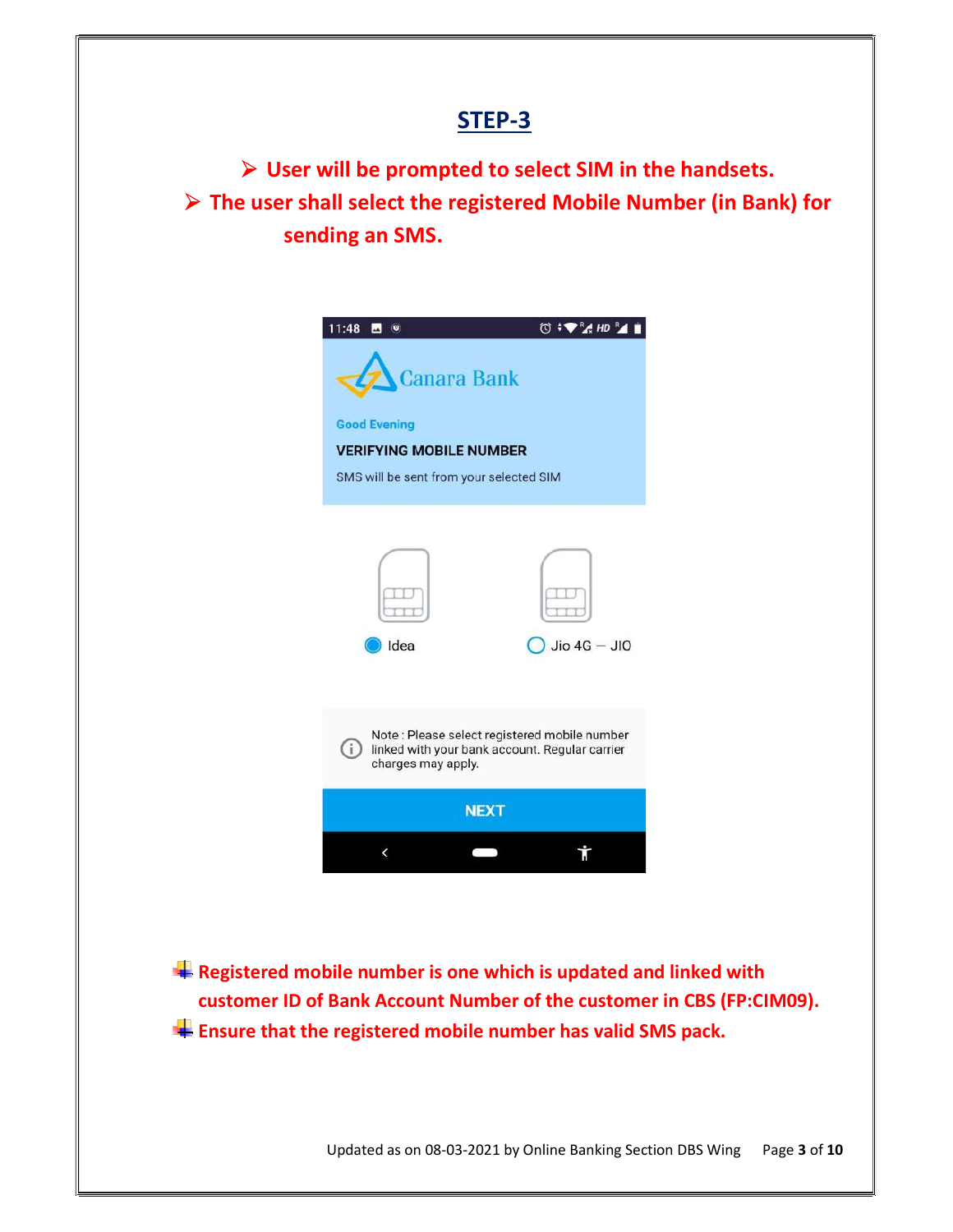$\triangleright$  An OTP will be generated which will be auto-read to enter into the application.

 $\triangleright$  If OTP is not read automatically, then enter OTP manually

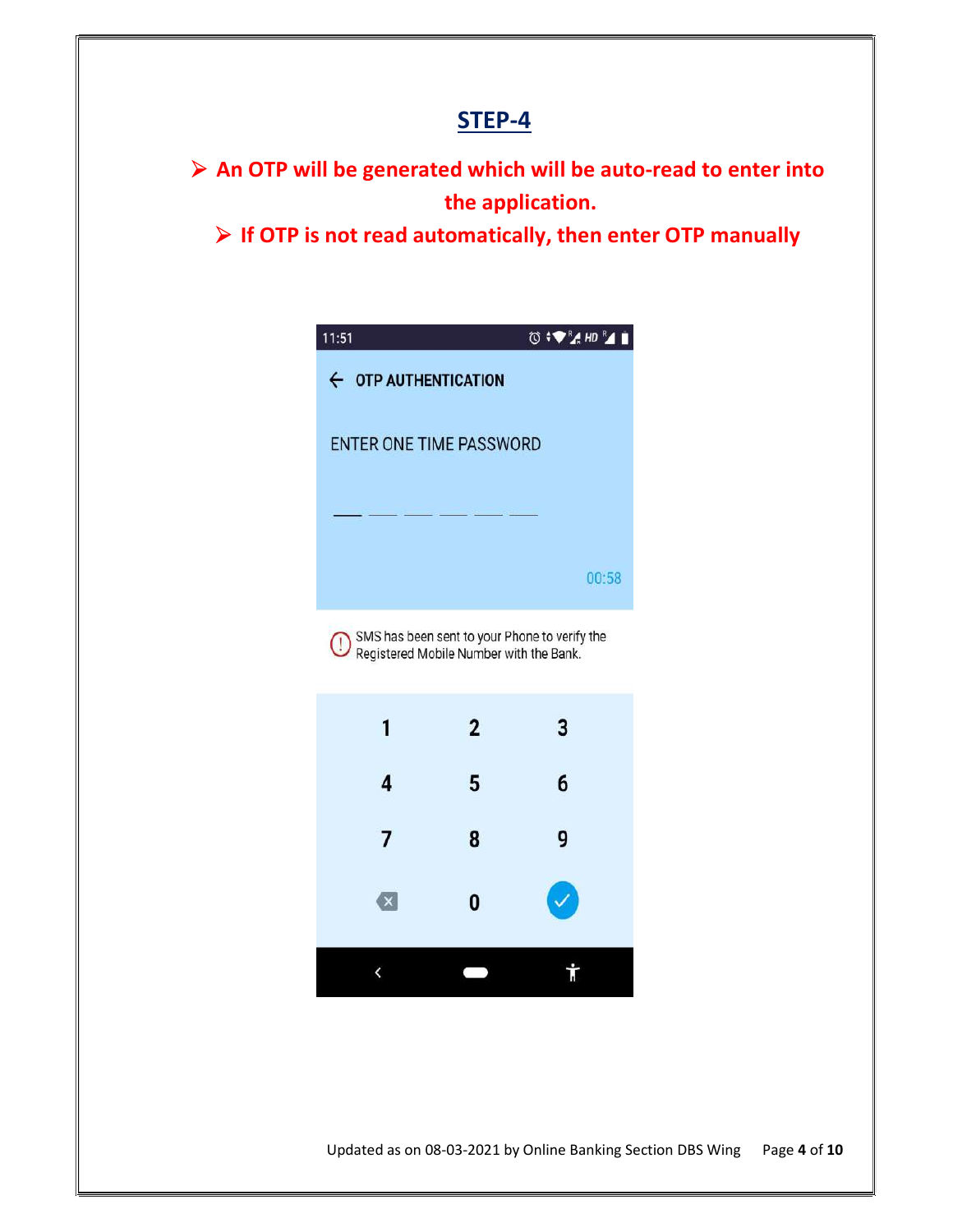User needs to create 5 digits Passcode, post which he/she will be able to Login CANDI App.

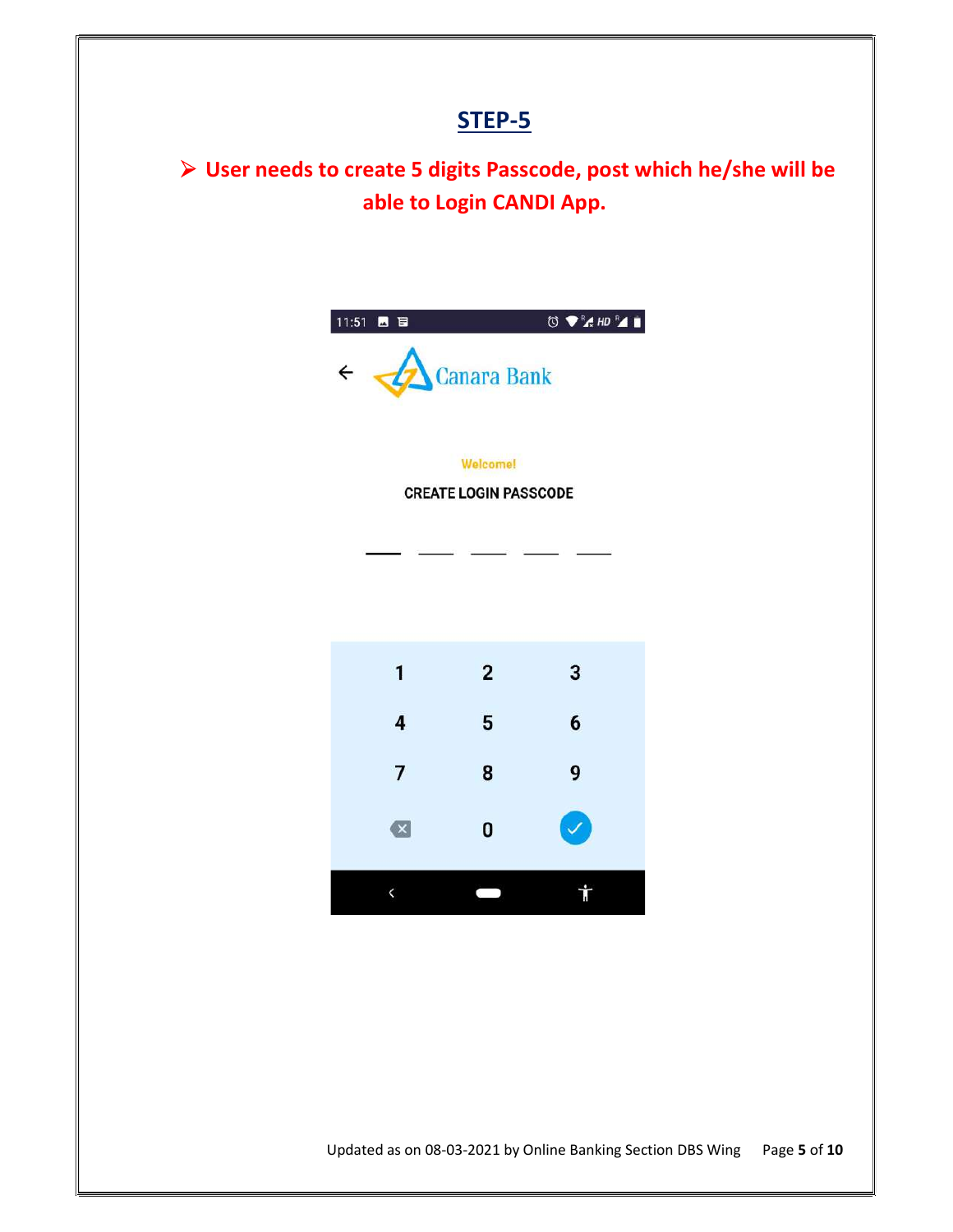$\triangleright$  After creation of 5 digits Passcode, application will redirect to pre Login Page.

 $\triangleright$  In this screen user name appear automatically.



**Registration of Mobile Banking Process is successfully completed** Now user need to enter 5 digits Passcode for Login and Activate Mobile Banking

Updated as on 08-03-2021 by Online Banking Section DBS Wing Page 6 of 10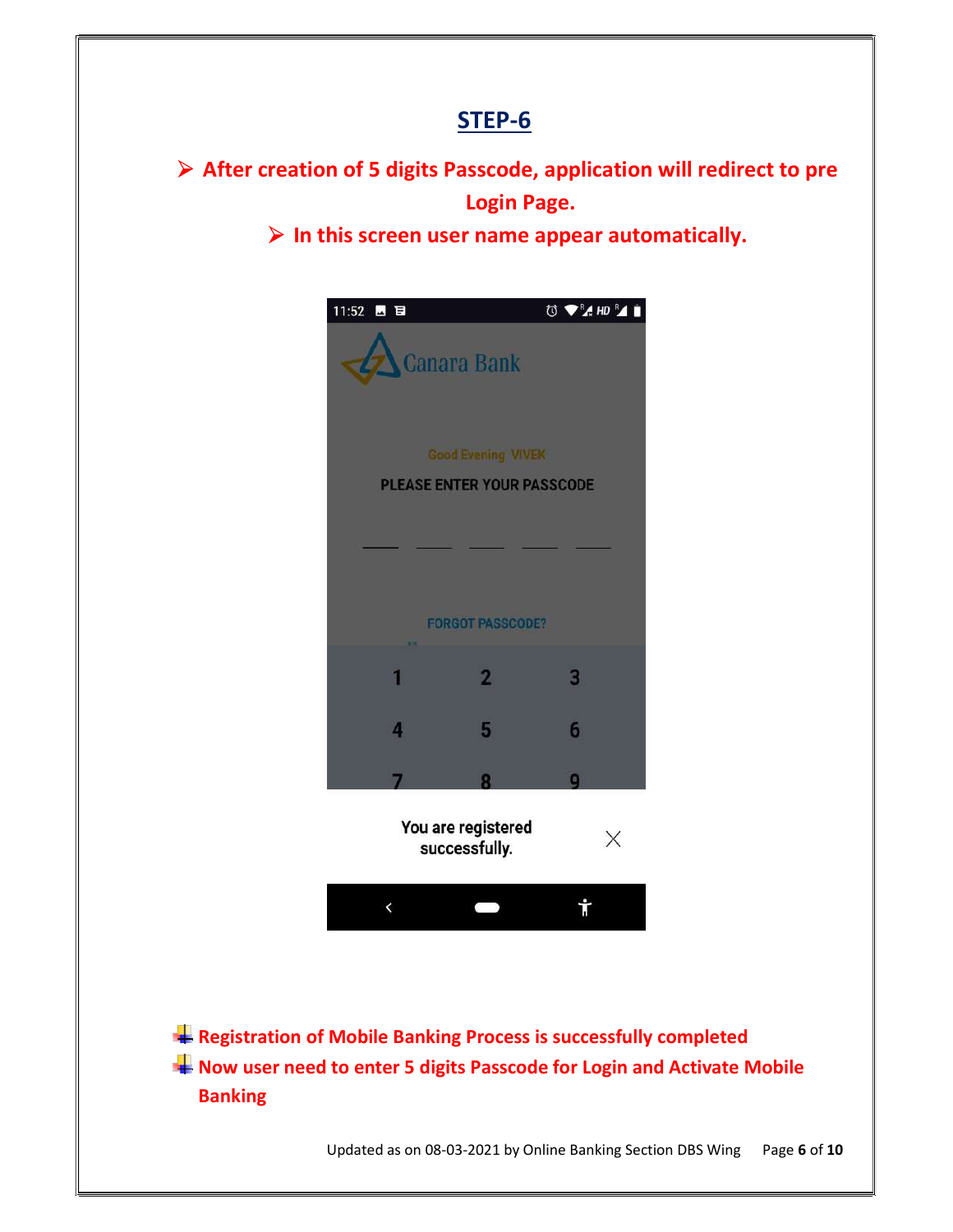After successful setting of 5 digits Passcode, Activation of Mobile Banking is compulsory. Without Activation of Mobile Banking Customer cannot do any Financial / Non – Financial Transaction  $\triangleright$  For Activation of CANDI App user needs to set6 digits MPIN.

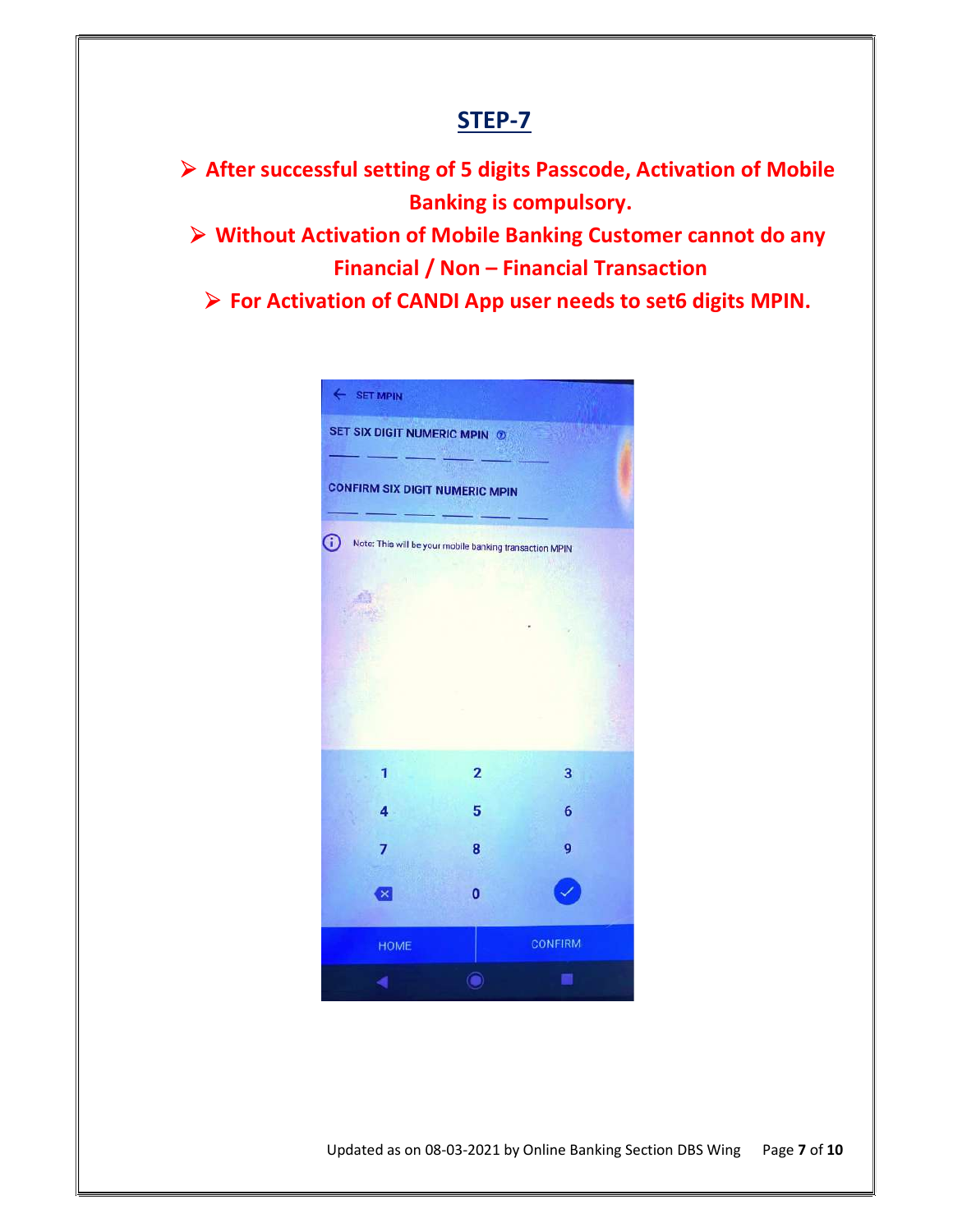After successful setting of 6 digits MPIN, entering debit card details followed by ATM PIN is mandatory.

| <b>Debit Card</b>          |                                                |                        |  |
|----------------------------|------------------------------------------------|------------------------|--|
|                            | XXXX XXXX XXXX XXXX                            |                        |  |
| Valid upto<br>MM / YY      |                                                |                        |  |
|                            | <b>Enter 16 Digit Card Number</b>              |                        |  |
| CARD N                     | Enter Your Debit Card Details                  |                        |  |
| VALID THROUGH<br>MM / YY   |                                                | <b>ATM PIN</b><br>XXXX |  |
| <b>Enter Valid Through</b> |                                                | <b>Enter ATM PIN</b>   |  |
| O                          | Note: Please enter 16 digit of your debit card |                        |  |
|                            | <b>Next</b>                                    |                        |  |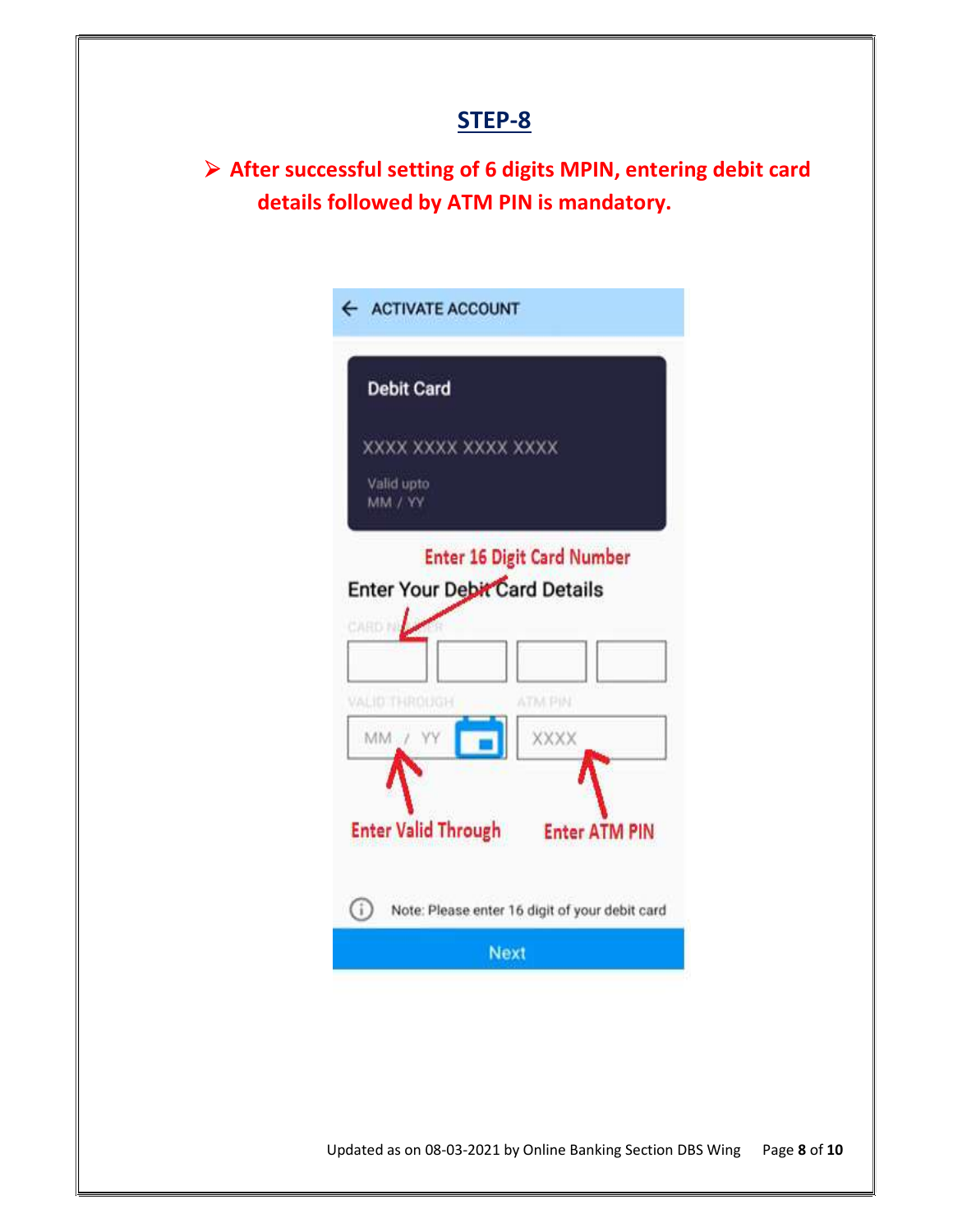After Activating Mobile Banking App, by default Primary Account will be shown.

 $\triangleright$  If customer wants to add more account linked to same customer ID, Click on "Add New Account" button present in bottom.